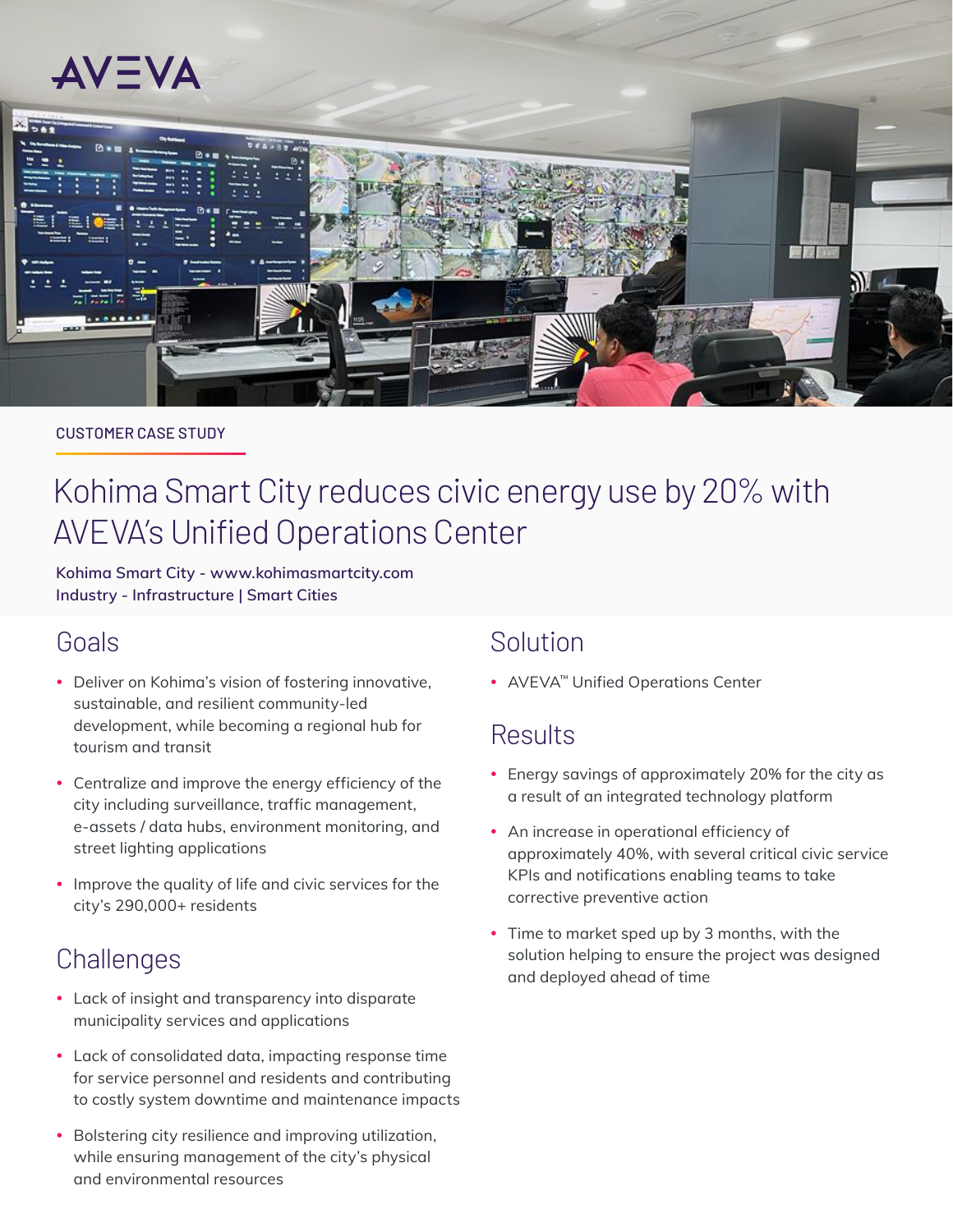

# Kohima, smart city

Kohima is the capital city of India's north eastern state of Nagaland and, with a growing population of almost 300,000, is the second largest city in the state. The city lies on the foothills of the Japfü mountain range, an area renowned for its raw natural beauty, ethnic diversity, and biodiversity, as well as increasing popularity as a tourism destination. The city was the site of one of the most valiant battles of World War II and, as such, is also a city of rich historical significance and cultural heritage – as well as being one of 100 cities recognized in India's Smart City Mission.

### **Indian Smart Cities Mission**

With a backing of \$13 billion, the Indian Smart Cities Mission was launched by the Indian government in 2015. Its focus is supporting investments in technology to drive sustainable, economic, and urban growth for 100 model cities around the country. Successful cities such as Kohima were selected following completion of the countrywide Smart Cities challenge, in which entrants imagined their ideal future and created a roadmap for harnessing the potential of data to increase quality of life and address complex urban and environmental challenges.

### **Kohima sets a new standard in digital acceleration and innovation**

In fostering innovative, sustainable, and resilient development for the city, Kohima worked with AVEVA to develop an Integrated Cross-city Command Centre (ICCC) and technology platform, comprising a range of IOE (Internet of Everything), AI (artificial intelligence), and IOT (Internet of Things) solutions to centralize and optimize energy-efficient sustainable management of the city, as well as improve the efficiency of its smart solutions.

"We would like to congratulate the entire AVEVA team who worked on the Integrated Command Center platform integration and implementation for Kohima Smart City. The team has done a commendable job on the platform UI and design and we are extremely pleased with the team's expertise and dedication to ensure the project was completed well on time."

**- Chris Tetso** PMP Project Manager, Kohima Smart City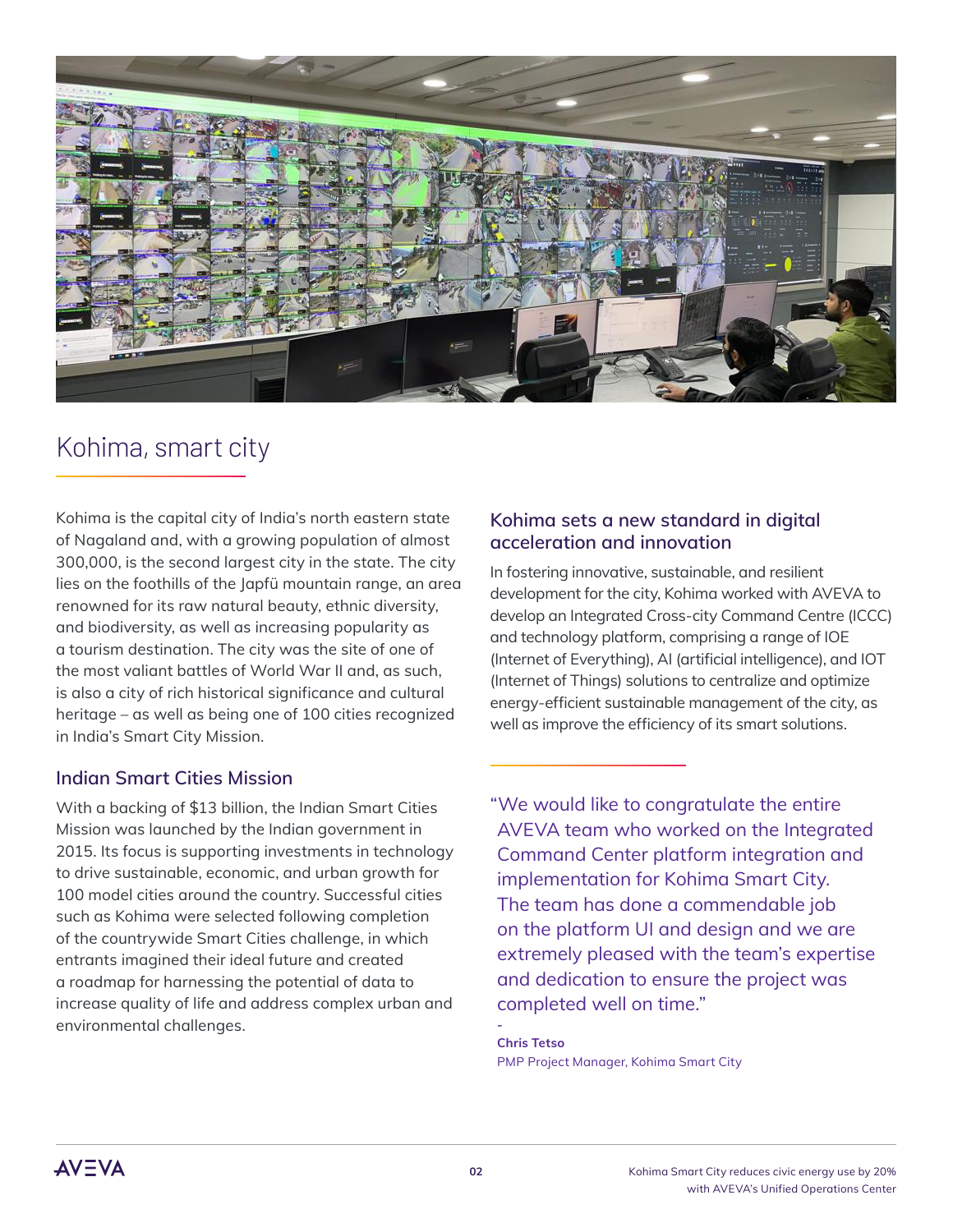AVEVA's Unified Operations Center smart city template is the digital backbone of the command center. It helps the city realize sustainable improvements in energy efficiency and quality of life, with controlled city traffic, smart street lighting, city pollution monitoring and control, smart surveillance, and a Wi-Fi enabled community notification service.

The city's multiple subsystems are integrated, monitored, and controlled from a central location by leveraging AVEVA's Unified Operations Center template, which provides end-to-end visibility and optimizes operations, all while mitigating costly system downtime, reducing maintenance call outs, and enhancing civic life for the city's expanding population.

### **Kohima's integrated Unified Operations Center interface**

Key to the deployment was the simple-to-use Graphical User Interface (GUI), which helped ensure multiple data sources were consolidated in real time and shared with multi-site teams. The GUI also provided transparency into critical KPIs by identifying incidents and tracking them to closure, giving remote teams the ability to monitor data on mobile devices and take timely corrective action.

### **A system-of-systems approach revolutionizes city and civic management**

Based on a systems-of-systems approach, AVEVA's Unified Operations Center amalgamates both process and non-process information sources including HMI/ SCADA, analytics, cameras, GIS maps, and ERP systems. As a result, disparate teams can more easily collaborate in real time, thereby enhancing business agility and response times, while ensuring optimum management and efficiency of critical resources.

**For Kohima, as a result of the Unified Operations Center installation consolidating a multitude of civic application inputs, the team realized new levels of efficiency, including:**

- Energy savings of approximately 20% for the city as a result of the integrated ICCC technology platform.
	- ∙ Automated smart street lights, buildings, and other civic sites with integrated set points and thresholds allowed the team to manage and minimize city energy consumption.
- Operational efficiency increased by approximately 40%, with several critical civic service KPIs and notifications enabling teams to take immediate corrective preventive action.
	- ∙ Integration of several city-level KPIs and critical incident management with workflows and notifications enables city administrators to mitigate potential risk to the community with timely corrective action.
	- ∙ Maintenance and call out times and costs were reduced, with teams able to better predict asset issues and maintenance requirements in advance.
- Time to market was improved by 3 months, with the solution helping ensure the project was designed and deployed ahead of time.
	- ∙ The Unified Operations Center template helped to ensure the solution was designed and deployed quicker than originally forecasted, while avoiding extended implementation and manual interventions.